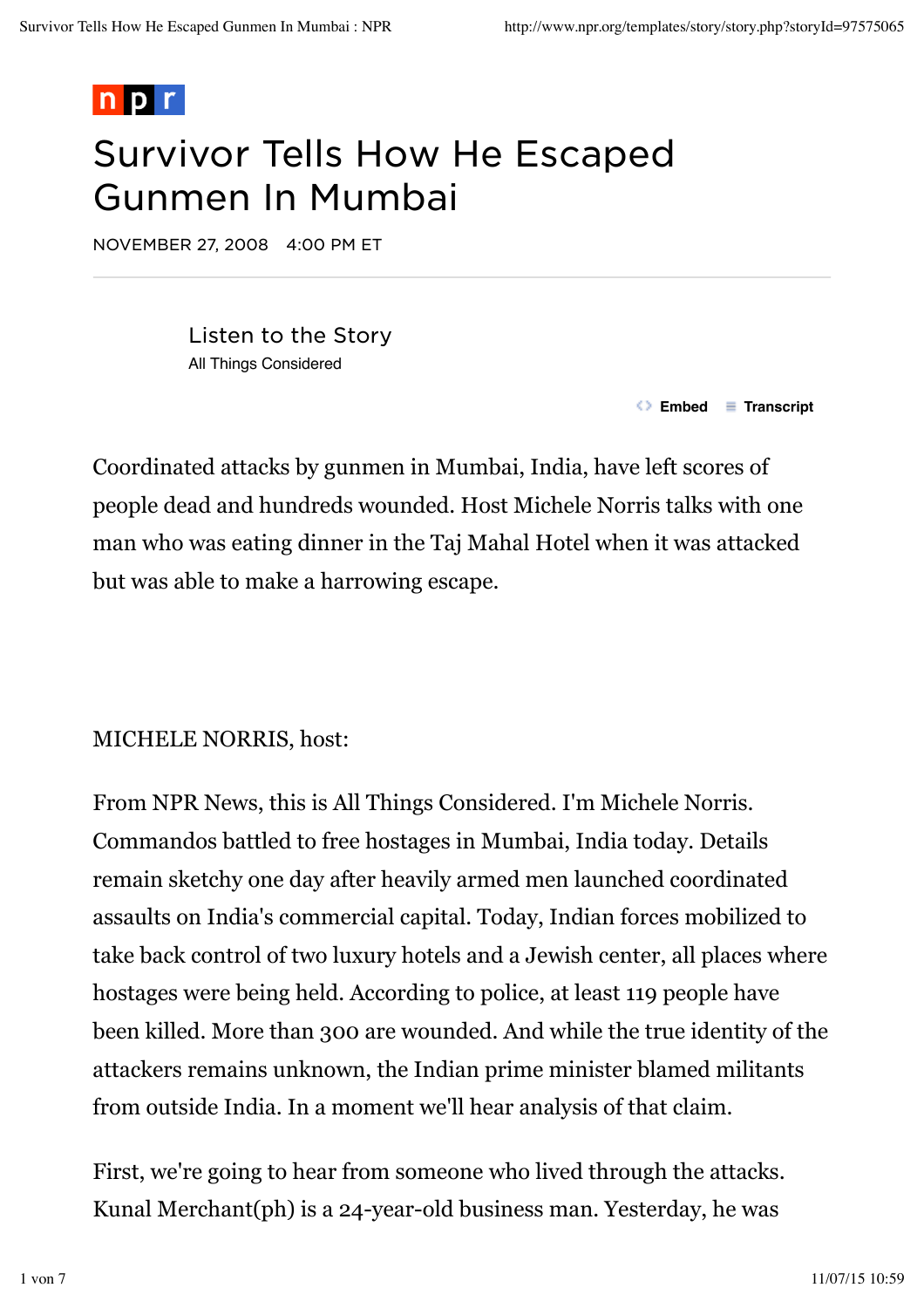celebrating his father's 50th birthday at a restaurant inside the Taj Hotel when the firing started.

Mr. KUNAL MERCHANT: We heard shots being fired in the passageway. At first, I had never heard gun shots before, so I didn't know what it was. I thought some waiter had dropped a tray, and he had dropped some wine bottles after that.

But there were six or seven shots fired after that and through the passageway. I mean, the restaurant is separated by a frosted glass with the passage. And so, I could see the shots being fired after that, so I knew something was wrong. And after that, we were taken back - to the back of the restaurant and asked to sit under our tables just to be safe.

NORRIS: And you stayed under your tables for how long?

Mr. MERCHANT: For about 20 minutes and then the staff of the hotel evacuated us to another level inside the hotel. I think it was the fourth floor where there was no firing or there was no bombs going off. And they thought it would be much safer for us to be there.

NORRIS: Did you actually see the attackers?

Mr. MERCHANT: No, I did not. I saw people being attacked. I did see people being shot, and I think two people lost their lives in front of me, but I didn't see the attackers.

NORRIS: Were they shooting at specific people, or were they just randomly firing at people inside the hotel?

Mr. MERCHANT: Well, again, I didn't see these people, but I can only assume that they were shooting randomly at people because we were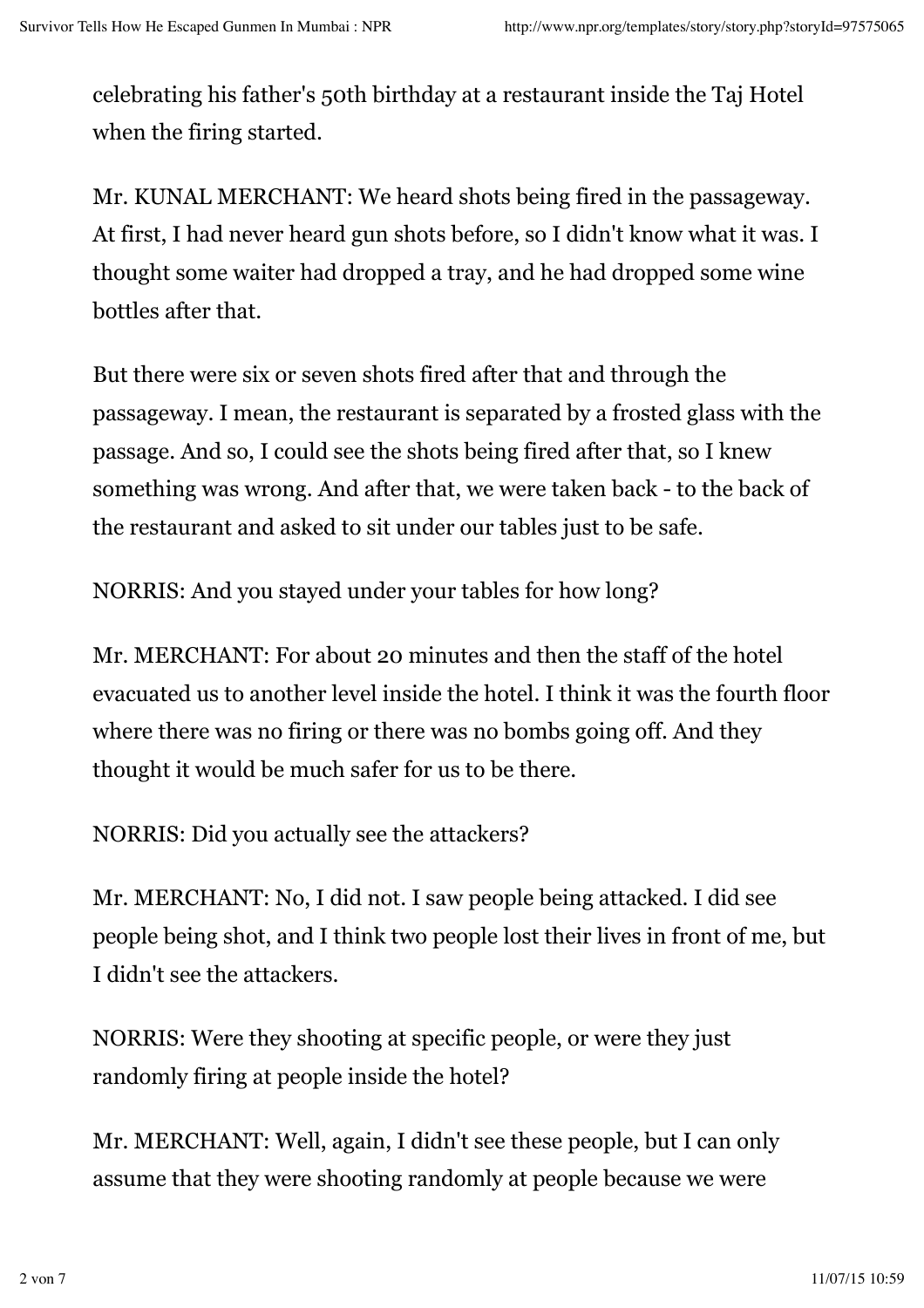hearing screams from everywhere and gunshots being fired in series. I mean, if you're targeting certain people, you would fire one shot. You wait. You fire another shot. You take your time to aim at them, but there were bullets being fired everywhere.

NORRIS: Well, how did you eventually get out of the hotel?

Mr. MERCHANT: I think the Indian military, they managed to fight off the terrorists back to a certain point and keep them restrained so we could be evacuated safely away from the Taj.

NORRIS: When you left the building, what happened at that point? Did they take you for any kind of debriefing or did you just head right home?

Mr. MERCHANT: No, they arranged a bus for us to take us from the Taj Hotel to a police station next to us. What happened at that point was, the terrorists started firing at the bus itself, so my parents and I got separated. So, they went in the first bus, and then I went in the second bus after the firing. And there was no kind of debriefing. We just had to wait there for our family members once we reached the police station and go home after that.

NORRIS: I must say, you sound incredibly calm in describing what sounds like an absolutely terrifying situation.

Mr. MERCHANT: I guess the shock has set in. I mean, I had not still come to terms with the fact that, you know, my life would have been taken or that I could have lost my life at one point.

NORRIS: You know, as you're back in your house surrounded by things that are familiar to you. Are you starting to process this? I'm just wondering, what does this mean for Mumbai and your country?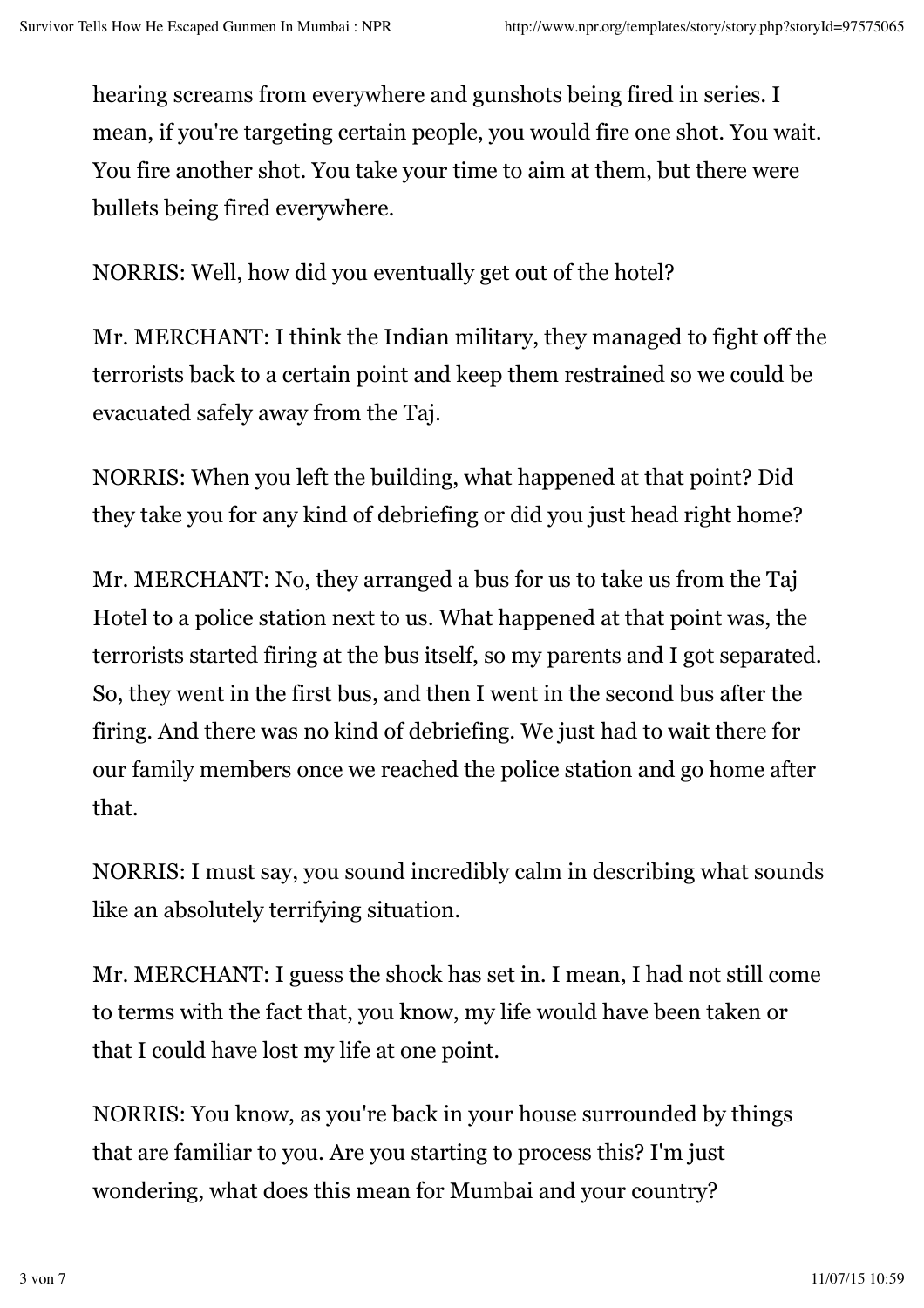Mr. MERCHANT: I think we are entering a new era, where I think people will start to recognize terrorism now as a disease in society rather than as an inconvenience. And I hope that people take the right steps to stop this, that people are smart enough to get rid of this.

NORRIS: Well, Mr. Merchant, all the best to you and your family. Thank you very much for speaking with us.

Mr. MERCHANT: Thank you.

NORRIS: Kunal Merchant is a businessman in Mumbai, India. He says he plans to return to work tomorrow, in his words, to show the terrorists that they have been unsuccessful.

*Copyright © 2008 NPR. All rights reserved. Visit our website terms of use and permissions pages at www.npr.org for further information.*

*NPR transcripts are created on a rush deadline by a contractor for NPR, and accuracy and availability may vary. This text may not be in its final form and may be updated or revised in the future. Please be aware that the authoritative record of NPR's programming is the audio.*

# Indian Commandos Still Battling Mumbai Gunmen

NOVEMBER 27, 2008 9:05 AM ET

## In Depth

**Indian Forces Continue Battle With Mumbai Gunmen** Nov. 27, 2008

**Examining Who May Be Behind Mumbai Attacks** Nov. 27, 2008

**Death Toll Rises in Mumbai Attacks** Nov. 27, 2008

**Survivor Tells How He Escaped Gunmen In Mumbai** Government commandos in the Indian financial hub of Mumbai were still battling to wrest control of buildings and hotels seized by teams of gunmen in bloody attacks on Wednesday.

Indian sharpshooters opened fire early Friday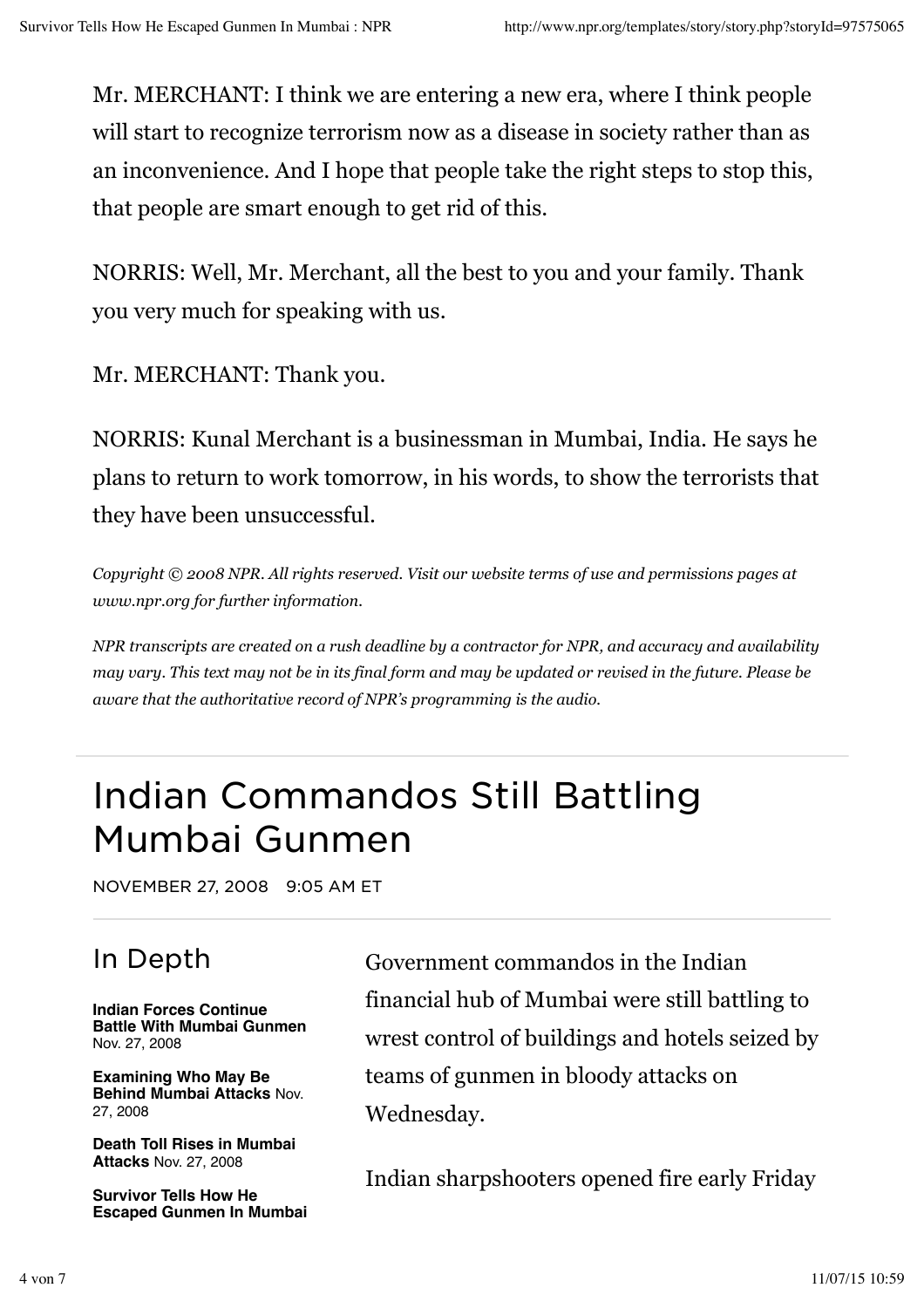Nov. 27, 2008

**Witnesses Describe Attacks On Mumbai** Nov. 27, 2008

**Mumbai Is India's New York** Nov. 27, 2008

at the site of a besieged Jewish center in Mumbai. Suspected militants were believed to be holed up  $-$  possibly with hostages  $-$  inside the headquarters of the ultra-orthodox Jewish outreach group Chabad Lubavitch. Snipers in

buildings opposite the center began shooting as a helicopter circled overhead.

Earlier, an Israeli embassy official had said at least 10 Israeli nationals were trapped in buildings or held hostage in Mumbai.

At least 119 people had been killed and 288 wounded in a series of attacks that began Wednesday evening when the gunmen stormed at least 10 sites frequented by Western tourists and wealthy Indians — including the Jewish center, two luxury hotels, a popular restaurant, a train station, hospitals and a police station that controls security in the sector where the attacks were carried out.

### **'Still Not Under Control'**

Officials said Thursday that the death toll from the attacks could rise.

"The situation is still not under control and we are trying to flush out any more terrorists hiding inside the two hotels," said Vilasrao Deshmukh, chief minister of Maharashtra state where Mumbai is located.

The Maharashtra state home ministry said dozens of hostages had been freed from the Trident-Oberoi hotel and dozens more were still trapped inside. More than 400 people were brought out of the Taj Mahal hotel, and army forces were still scouring the building for survivors Friday morning.

Late Thursday night, authorities said they had killed three gunmen at the